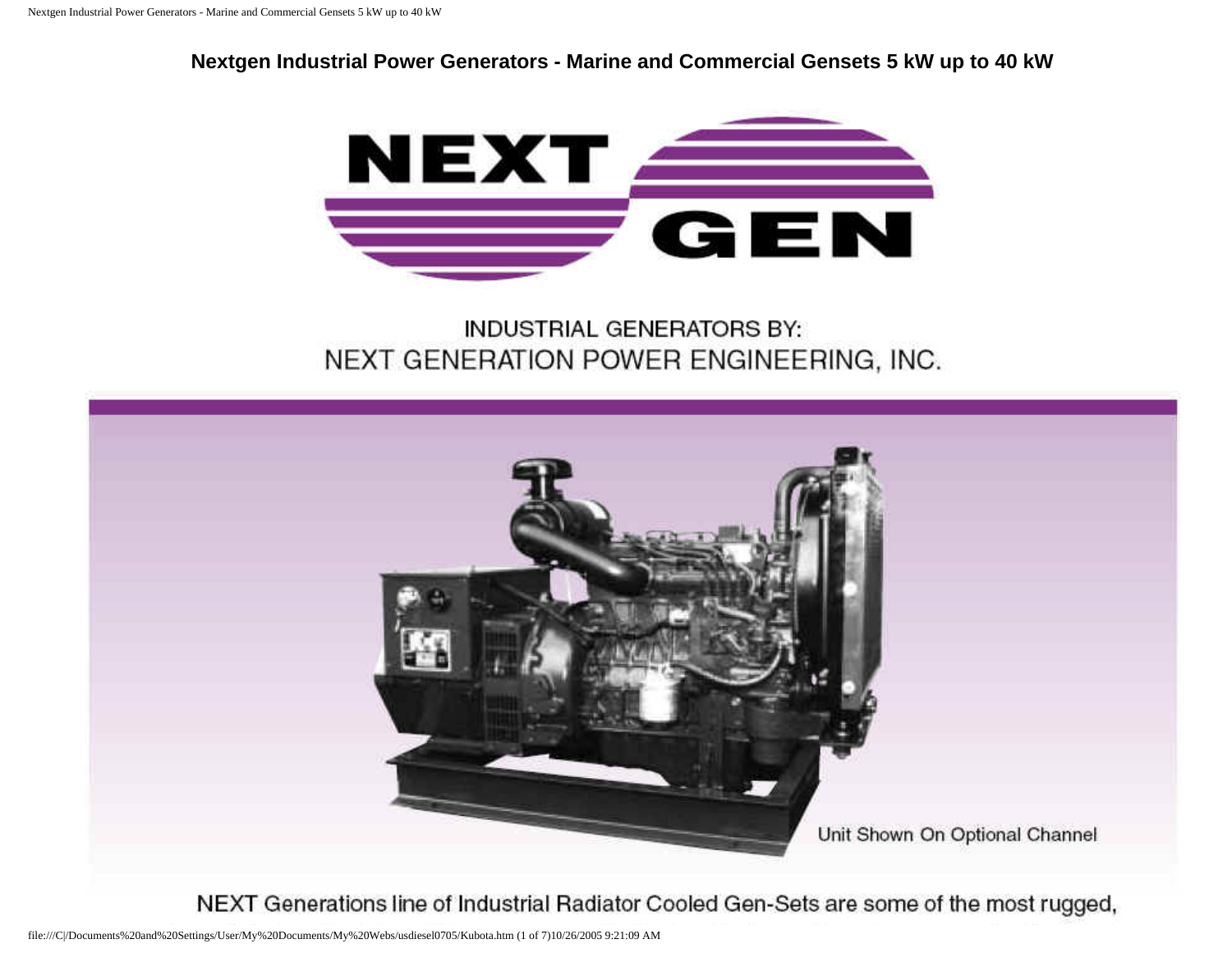fuel efficient and quiet machines on the market today. Starting with a simple cost effective base unit with many options available, gen-sets can be custom tailored to fit any application from stand-by or contractor sets to deluxe mobile rental units. Some of the standard features this line includes are:

- Kubota 4 Cycle Water Cooled Engine (Yanmar and Isuzu Optional) ۰
- 1,800 RPM Operation for Long Life and Quiet Performance ٠
- Channel Subframe Base or 4 Point Isolation Mounts
- Single Bearing Generator ٠
- **Brushless Rotating Field Exciter** ٠
- Generator Mounted Solid State Electronic Voltage Regulator ٠
- Each Unit Machine Shop Tested Under Load to Guarantee Full Performance ٠
- One Year Factory Warranty on Total Assembly ٠
- Three Year Factory Warranty on Kubota Engine

# **The Superior Choice**

## **Standard Equipment**

- 12 volt electric starter
- 12 volt battery charging alternator
- Automatic engine shutdown for low oil pressure/high coolant temperature



- **Block heater**
- Circuit breaker
- Full engine instrument panel

 $\bigcap$  and a set of a statement of the set of  $\bigcap$ 

file:///C|/Documents%20and%20Settings/User/My%20Documents/My%20Webs/usdiesel0705/Kubota.htm (2 of 7)10/26/2005 9:21:09 AM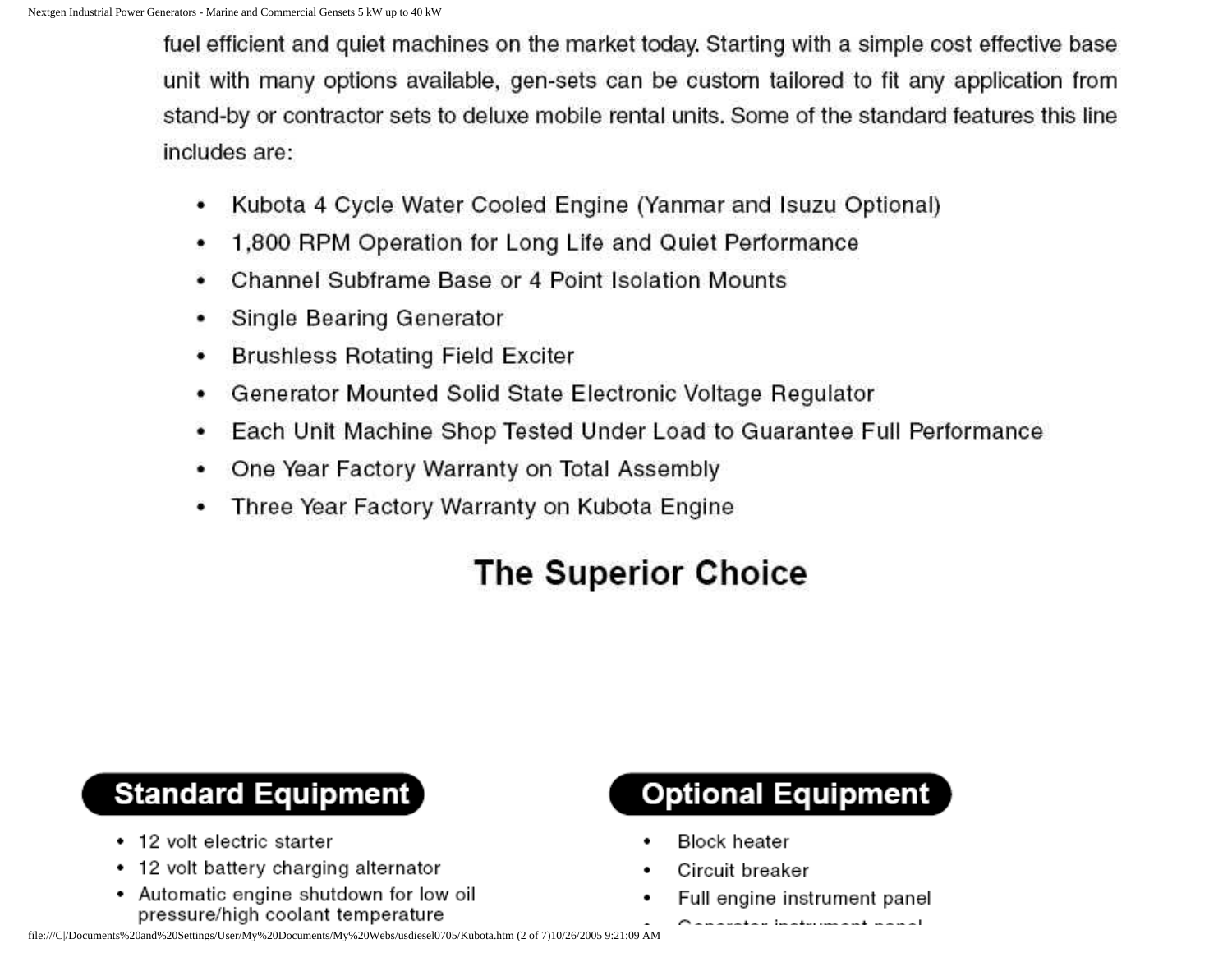- Fuel filter
- Fuel transfer pump
- Dry air cleaner
- Heavy duty steel frame or 4 point isolation mounts
- High ambient radiator cooling
- Single bearing generator
- Brushless exciter
- Unit mounted solid state voltage regulator
- Muffler
- Keyswitch starting
- Hourmeter
- "Easy Drain" oil change system
- Generator instrument panel (Includes: Voltage Meter, Ammeter, & Frequency Meter)
- Three phase power (changes generator size) ٠
- Sheet metal enclosure ٠
- Automatic start/stop controller ٠
- Automatic transfer switch ٠
- Battery & cables ٠
- Fuel tank
- On or Off-Road trailers
- **Remote Radiators**
- Low Mount Radiators ٠

### **Specifications**

#### Call for dimensions on low profile R.V. or Mobile Sets

| Model #          | # of Cyl. | Power Kw | <b>Engine Model</b> | Length | Width | Height | Weight (lbs.) |
|------------------|-----------|----------|---------------------|--------|-------|--------|---------------|
| <b>RCI 3-5.0</b> | З         | 5.0      | D-722               | 38"    | 20"   | 28"    | 475 lbs.      |
| <b>RCI 3-7.0</b> | з         | 7.0      | D-905-BG            | 40"    | 20"   | 28"    | 510 lbs.      |
| RCI 3-8.5        | З         | 8.5      | D-1005-BG           | 40"    | 20"   | 29"    | 510 lbs.      |
| RCI 3-9.5        | 3         | 9.5      | D-1105-BG           | 40"    | 20"   | 29"    | 550 lbs.      |
| RCI 4-10.5       | 4         | 10.5     | V-1305-BG           | 43"    | 20"   | 29"    | 630 lbs.      |
| RCI 4-12.5       | 4         | 12.5     | V-1505-BG           | 43"    | 20"   | 29"    | 630 lbs.      |
| RCI 4-16.0       | 4         | 16.0     | V-1903-BG           | 48"    | 25"   | 34"    | 820 lbs.      |
| RCI 4-21.0       | 4         | 21.0     | V-2203-BG           | 50"    | 25"   | 34"    | 875 lbs.      |
| RCI 4-25.0       | 4         | 25.0     | V-2003-BT           | 53"    | 25"   | 34"    | 950 lbs.      |
| RCI 5-27.0       | 5         | 27.0     | F-2803-BG           | 58"    | 25"   | 34"    | 1025 lbs.     |
| RCI 4-30.0       | 4         | 30.0     | V-3300-N            | 64"    | 28"   | 44"    | 1800 lbs.     |
| RCI 4-40.0       | 4         | 40.0     | V-3300-T            | 64"    | 28"   | 44"    | 1950 lbs.     |

\*Some dimensions can be changed slightly to fit special applications, please call for details.

"Specifications subject to change without notice.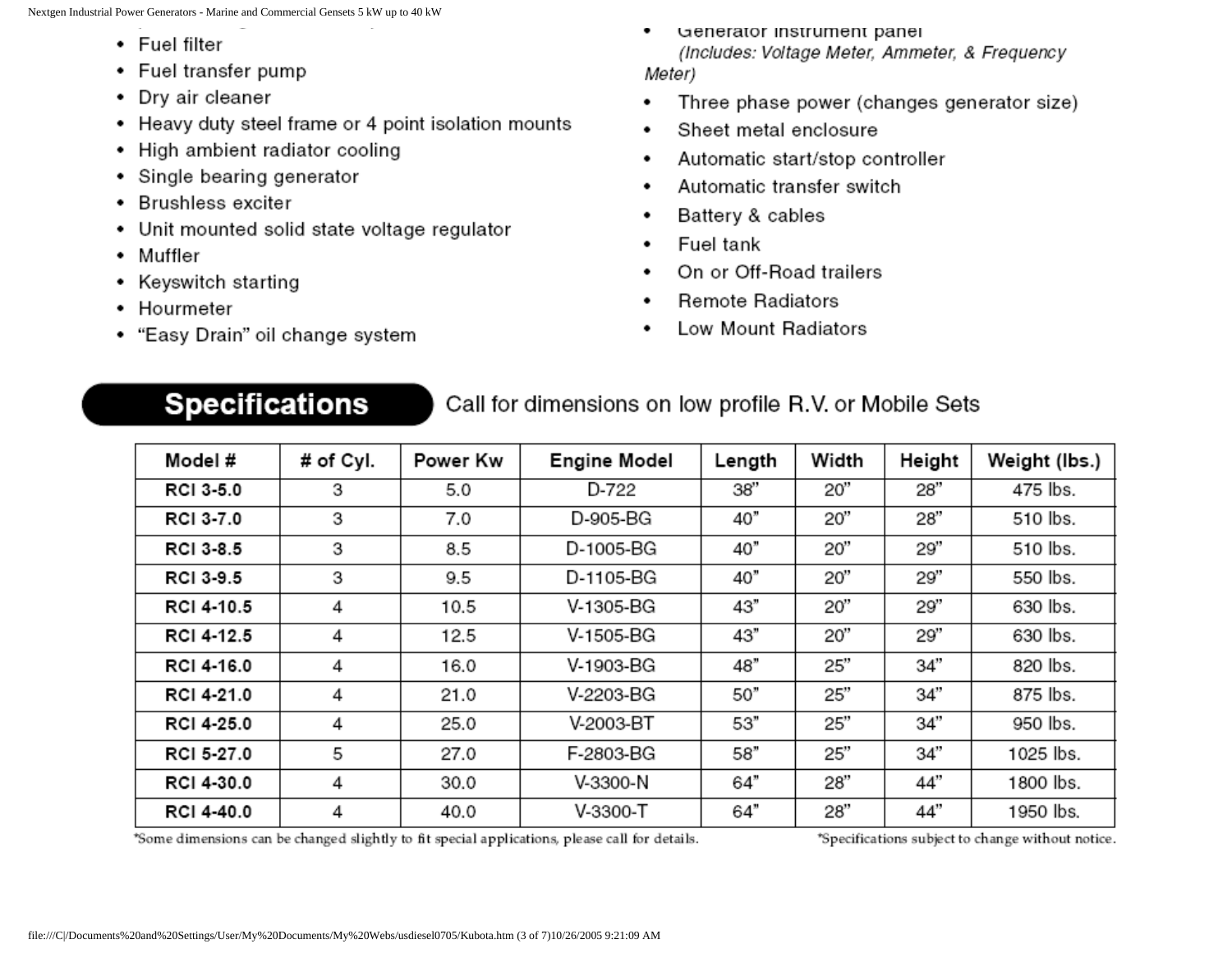

NEXT Generations line of Industrial Radiator Cooled Gen-Sets are some of the most rugged, fuel efficient and quiet machines on the market today. Starting with a simple cost effective base unit with many options available, gen-sets can be custom tailored to fit any application from stand-by or contractor sets to deluxe mobile rental units. Some of the standard features this line includes are:

- Kubota 4 Cycle Water Cooled Engine (Yanmar and Isuzu Optional)
- 1,800 RPM Operation for Long Life and Quiet Performance
- Channel Subframe Base or 4 Point Isolation Mounts
- Single Bearing Generator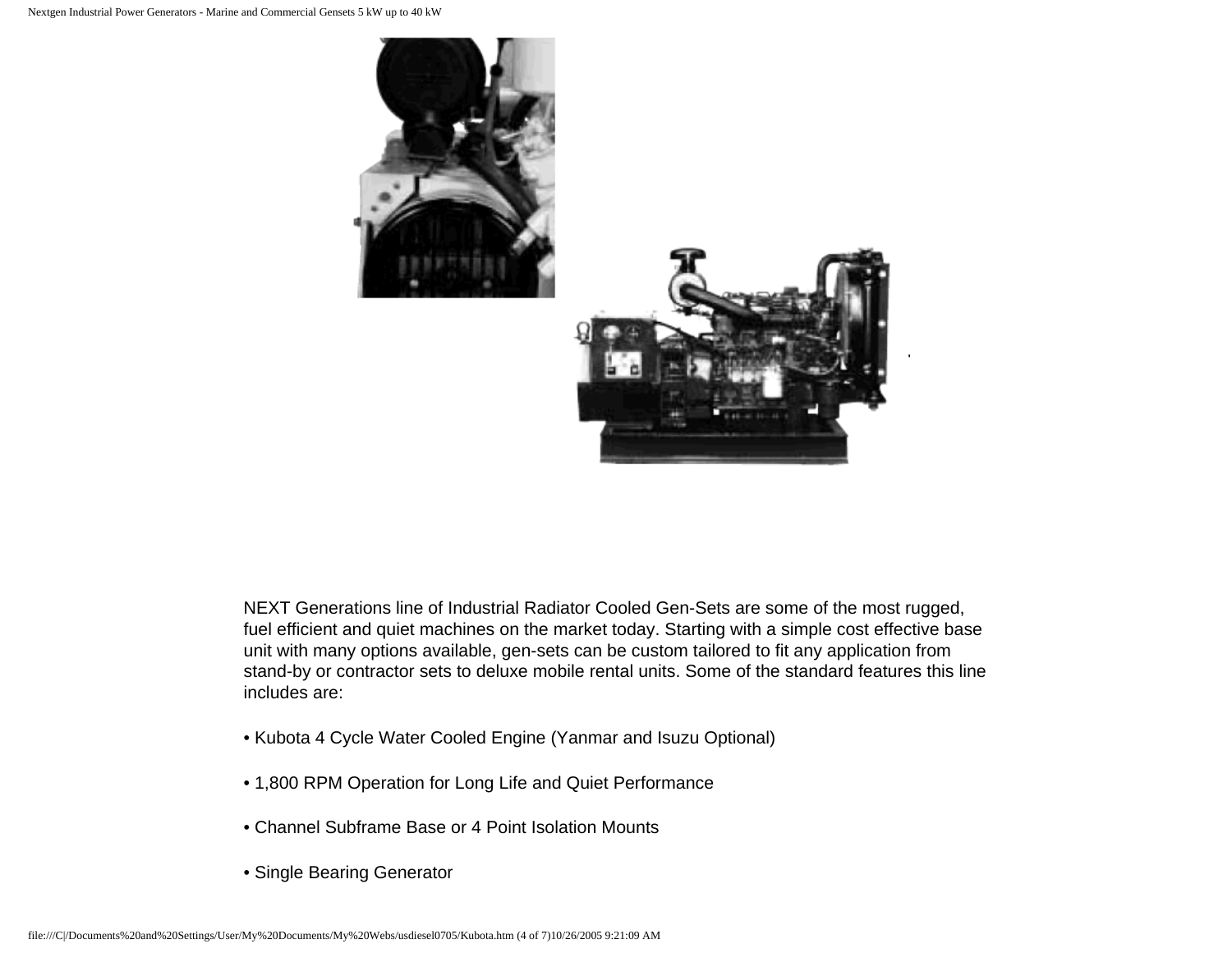- Brushless Rotating Field Exciter
- Generator Mounted Solid State Electronic Voltage Regulator
- Each Unit Machine Shop Tested Under Load to Guarantee Full Performance
- One Year Factory Warranty on Total Assembly
- Three Year Factory Warranty on Kubota Engine

#### **The Superior Choice**

| <b>Standard Equipment</b>                          | <b>Optional Equipment</b>          |  |  |
|----------------------------------------------------|------------------------------------|--|--|
| 12 volt electric starter                           | • Block heater                     |  |  |
| 12 volt battery charging alternator                | • Circuit breaker                  |  |  |
| Automatic engine shutdown for low oil              | • Full engine instrument panel     |  |  |
| pressure/high coolant temperature                  | • Generator instrument panel       |  |  |
| <b>Fuel filter</b>                                 | (Includes: Voltage Meter, Ammeter, |  |  |
| Fuel transfer pump                                 | Meter)                             |  |  |
| Dry air cleaner                                    | • Three phase power (changes       |  |  |
| Heavy duty steel frame or 4 point isolation mounts | • Sheet metal enclosure            |  |  |
| High ambient radiator cooling                      | • Automatic start/stop controller  |  |  |
| Single bearing generator                           | • Automatic transfer switch        |  |  |
| <b>Brushless exciter</b>                           | • Battery & cables                 |  |  |
| Unit mounted solid state voltage regulator         | • Fuel tank                        |  |  |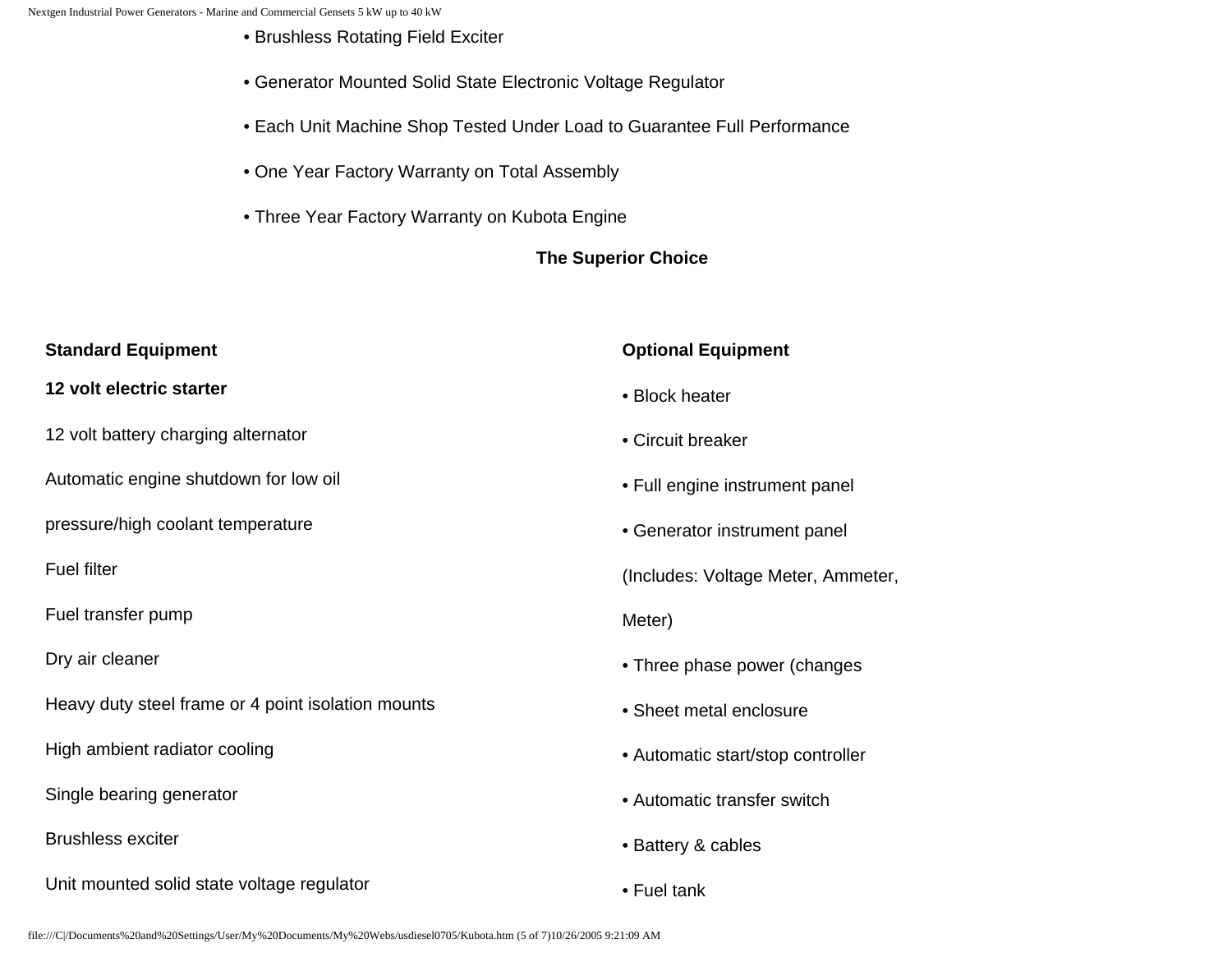Nextgen Industrial Power Generators - Marine and Commercial Gensets 5 kW up to 40 kW

**Muffler** 

Keyswitch starting

Hourmeter

"Easy Drain" oil change system

- On or Off-Road trailers
- Remote Radiators
- Low Mount Radiators

| Call for dimensions on low profile R.V. or Mobile Sets                                                                                                 |                |                 |                     |        |       |        |               |  |
|--------------------------------------------------------------------------------------------------------------------------------------------------------|----------------|-----------------|---------------------|--------|-------|--------|---------------|--|
| Model #                                                                                                                                                | # of Cyl.      | <b>Power Kw</b> | <b>Engine Model</b> | Length | Width | Height | Weight (lbs.) |  |
| <b>RCI 3-5.0</b>                                                                                                                                       | 3              | 5.0             | D-722               | 38"    | 20"   | 28"    | 475 lbs.      |  |
| <b>RCI 3-7.0</b>                                                                                                                                       | 3              | 7.0             | $D-905-BG$          | 40"    | 20"   | 28"    | 510 lbs.      |  |
| <b>RCI 3-8.5</b>                                                                                                                                       | 3              | 8.5             | $D-1005-BG$         | 40"    | 20"   | 29"    | 510 lbs.      |  |
| <b>RCI 3-9.5</b>                                                                                                                                       | 3              | 9.5             | D-1105-BG           | 40"    | 20"   | 29"    | 550 lbs.      |  |
| <b>RCI 4-10.5</b>                                                                                                                                      | $\overline{4}$ | 10.5            | $V-1305-BG$         | 43"    | 20"   | 29"    | 630 lbs.      |  |
| <b>RCI 4-12.5</b>                                                                                                                                      | $\overline{4}$ | 12.5            | $V-1505-BG$         | 43"    | 20"   | 29"    | 630 lbs.      |  |
| <b>RCI 4-16.0</b>                                                                                                                                      | $\overline{4}$ | 16.0            | $V-1903-BG$         | 48"    | 25"   | 34"    | 820 lbs.      |  |
| <b>RCI 4-21.0</b>                                                                                                                                      | $\overline{4}$ | 21.0            | $V-2203-BG$         | 50"    | 25"   | 34"    | 875 lbs.      |  |
| <b>RCI 4-25.0</b>                                                                                                                                      | $\overline{4}$ | 25.0            | V-2003-BT           | 53"    | 25"   | 34"    | 950 lbs.      |  |
| <b>RCI 5-27.0</b>                                                                                                                                      | 5              | 27.0            | F-2803-BG           | 58"    | 25"   | 34"    | 1025 lbs.     |  |
| <b>RCI 4-30.0</b>                                                                                                                                      | $\overline{4}$ | 30.0            | V-3300-N            | 64"    | 28"   | 44"    | 1800 lbs.     |  |
| <b>RCI 4-40.0</b>                                                                                                                                      | $\overline{4}$ | 40.0            | $V-3300-T$          | 64"    | 28"   | 44"    | 1950 lbs.     |  |
| *Some dimensions can be changed slightly to fit special applications, please call for<br>*Specifications subject to change without notice.<br>details. |                |                 |                     |        |       |        |               |  |

1-866-734-3735 toll free U.S. Diesel Engines LLC | [Home](http://www.usdieselengines.com/)